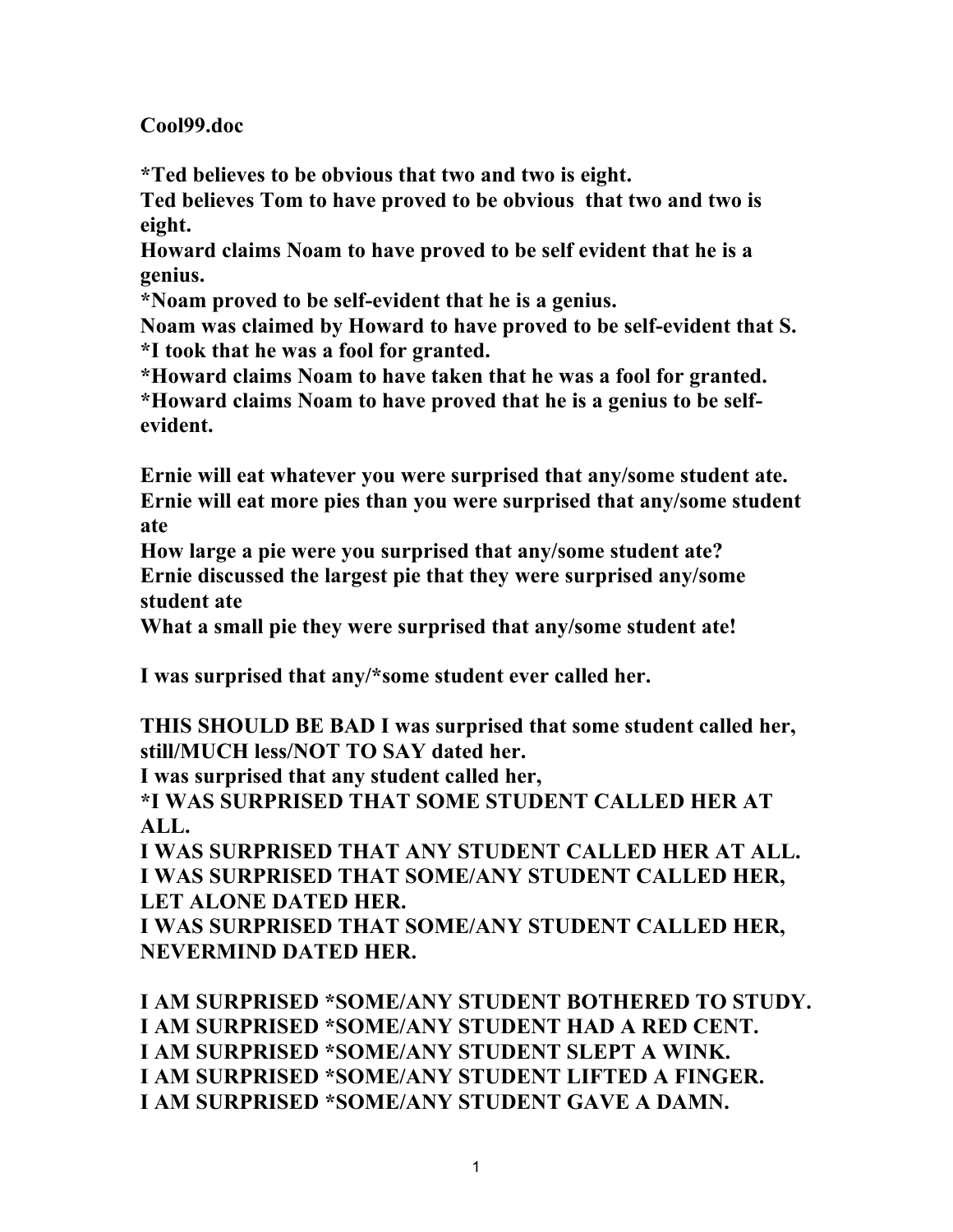### **I AM SURPRISED \*SOME/ANY STUDENT CAN STOMACH THAT PROPOSAL. I AM SURPRISED \*SOME/ANY STUDENT DANCED MUCH.**

# **I AM SURPRISED THAT \*SOME/?ANY STUDENT WAS EXACTLY THRILLED I WOULD BE SURPRISED IF \*SOME/ANY STUDENT WAS/WERE EXACTLY THRILLED BY THE PLAN TO RAISE TUITION.**

**I AM SURPRISED \*SOME/ANY STUDENT DRANK A DROP.**

**DID \*SOME STUDENT/ANY STUDENT DANCE MUCH? I AM UNSURE WHETHER \*SOME/ANY STUDENT DANCED MUCH.**

**I AM SURPRISED \*SOME/ANY STUDENT STAYED LONG. DID \*SOME/ANY STUDENT STAY LONG?FF**

**EXACTLY THREE PEOPLE TOLD SOME/ANY STUDENT TO DANCE MUCH.**

**IF MIKE KNEW SQUAT, I WOULD BE HAPPY.**

**IF ANYONE HERE KNEW SQUAT, I WOULD BE HAPPY.**

## **THE DOUBLE NEGATIVE HYPOTHESIS**

**Consider the sentence:**

**(1) Ernie was shocked that anyone supported the dean.**

**There is no word or morpheme in the surface form of this example which is a negative element. But, if the present paper is successful, it will have been shown that the structure of (1) involves at least two distinct negatives.**

**NPI exclusive environments. NPI option environments.**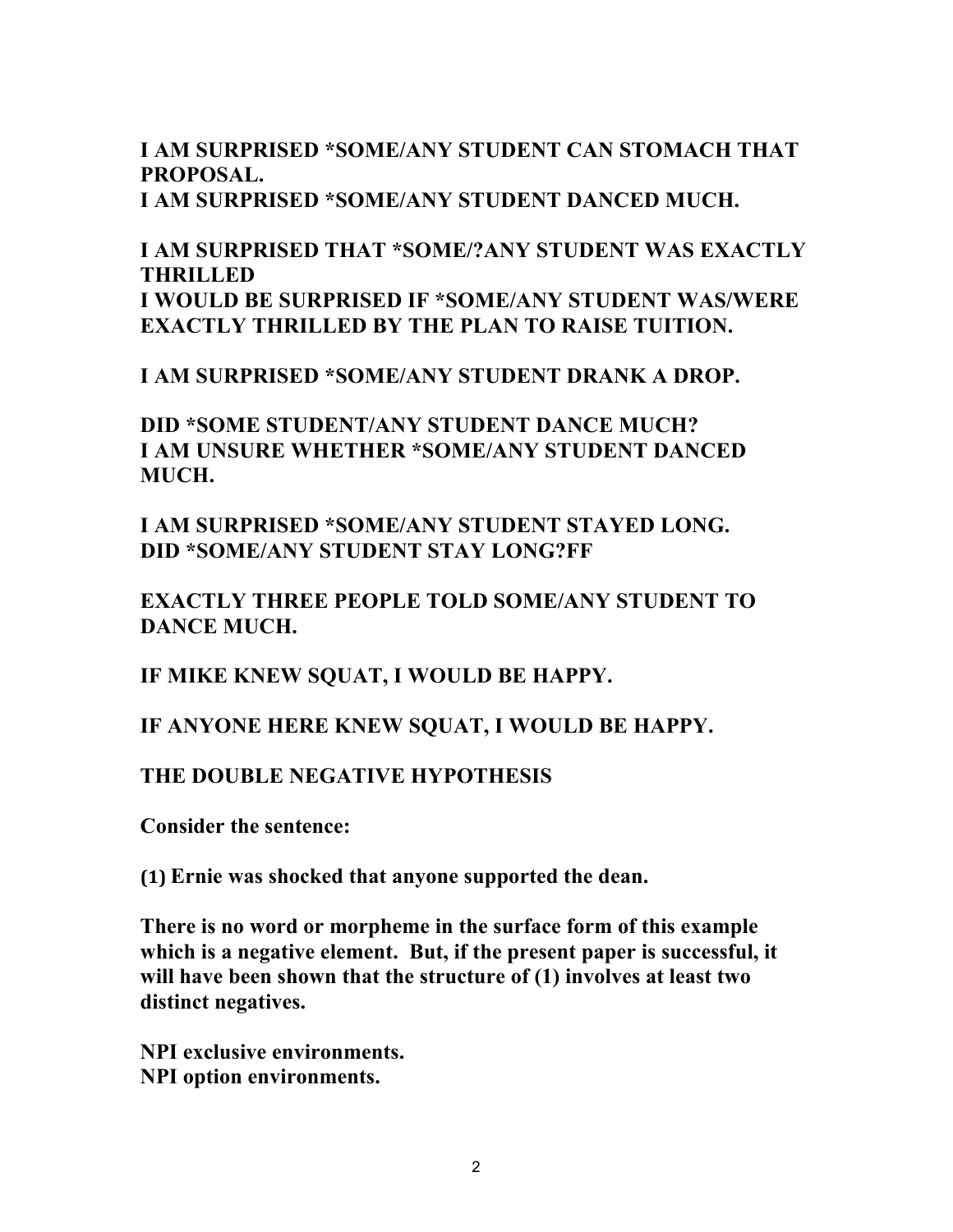**Arguments against Ladusaw's Heimian indefinite view of any phrases:**

- **(1) I am surprised that \*a Jew/any Jew at all liked Yassir**
- **(2) I am surprised that \*a Jew/any Jew except Mike liked Yassir.**
- **(3) \*I am surprised that any Jew liked Yassir except Mike.**
- **(4) I don't believe that anyone except Mike have I met who……….**
- **(5) I don't believe that anyone have I met except Mike who…….**
- **(6) I don't believe that \*a/any Jew except mike have I ever met who likes Yassir.**
- **(7) I am surprised that \*a Jew/any Jew, including Mike, likes Yassir.**
- **(8) Every Jew/Some Jews/All Jews/Many Jews not including Mike**
- **(9) \*No Jew/Not every Jew/Not many Jews/Few Jews**
- **(10) \*I am surprised that any Jew likes Yassir, including Mike.**
- **(11) Every/\*No Jew likes Yassir, including me.**
- **(12) I am surprised that any Jew (\*not including Mike), likes Yassir.**
- **(13) I am surprised that any Jew likes Yassir, not including Mike.**
- **(14) Every/Any Jew, including Mike, likes Yassir.**
- **(15) Every/Any Jew, not including Mike, likes Yassir.**
- **(16) The people in my department, (not) including Tom,**
- **(17) I am surprised any one ate a fucking thing except/\*but the pie.**
- **(18) Not a fucking thing except/but the pie was eaten.**
- **(19) \*She isn't tempted by a damn/fucking thing**
- **(20) \*Not by a fucking thing was she tempted.**
- **(21) ?Not by anything was she tempted.**
- **(22) nobody except mike ate anything except wheaties**
- **(23) \*EXCEPT FOR WHEATIES, NO ONE BUT MIKE ATE ANYTHING.**
- **(24) Except for Mike, no one ate anything but wheaties.**
- **(25) \*Except for wheaties they gave no one but Mike any food.**
- **(26) Except for wheaties, they gave no one any food.**

**Behaves like They gave Mike X food except wheaties**

**( ) \*I didn't see not less than/At least 7 tigers. OK WITH WIDE SCOPE**

**( ) \*I didn't see NOT MORE THAN/AT MOST 7 TIGERS. OK WITH WIDE SCOPE**

- **( ) I SAW NO GORILLAS AND FEW CHICKENS.**
- **( ) \*I DIDN'T SEE ANY GORILLAS AND FEW CHICKENS.**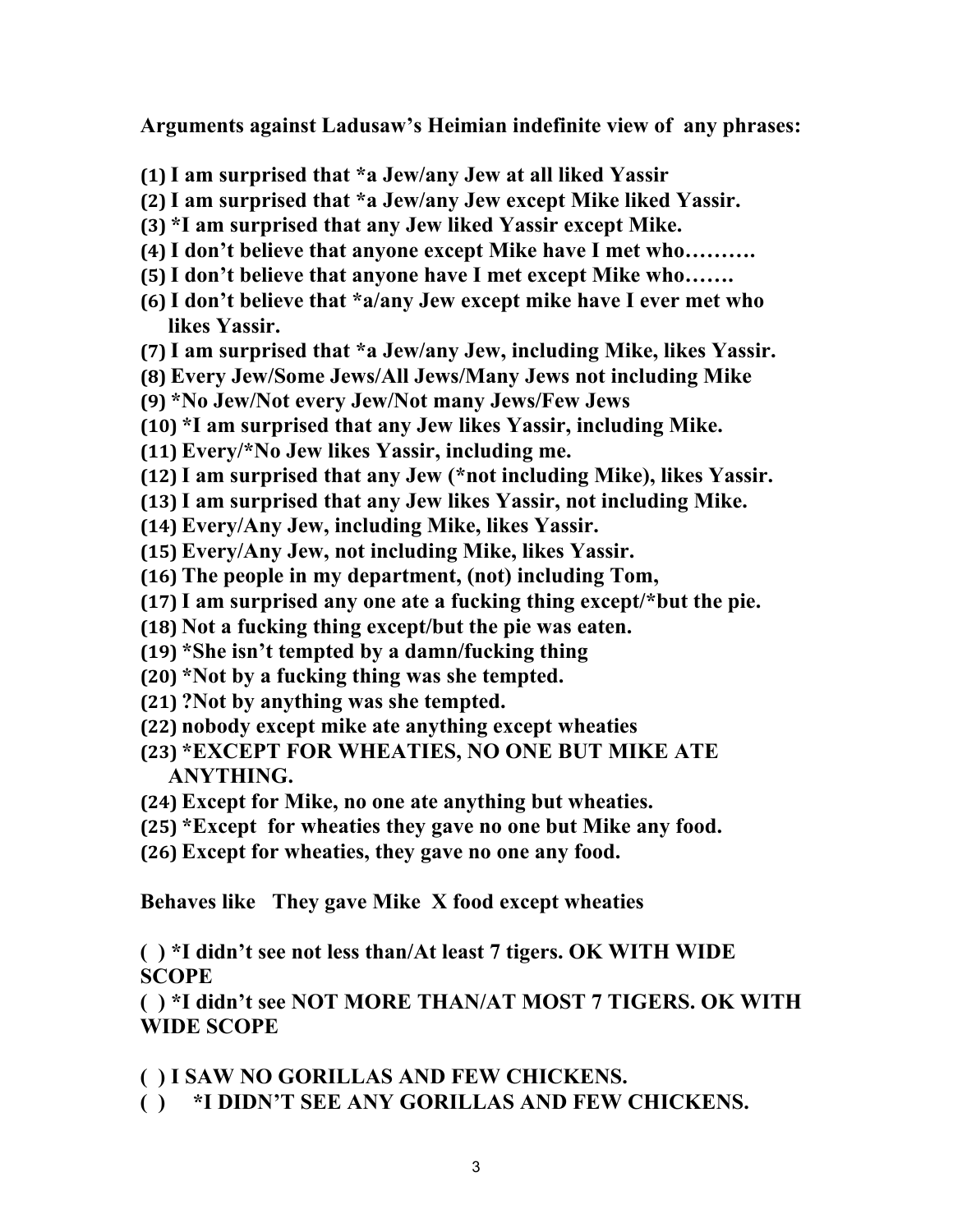**( ) \*I DIDN'T SEE ANY GORILLAS AND MANY CHICKENS. ( ) \*I didn't see any gorillas and/but many chickens. Why is this bad? I saw not+any gorillas and not +many chickens.** AHA CAUSE OF OBLIG AND  $\rightarrow$  OR IN FACE OF ATB NEG **LIFTING. I DIDN'T SEE ANY GORILLAS OR MANY CHICKENS. \*(I DIDN'T SEE SSCHWAM GORILLAS OR MANY CHICKENS.**

**I fed Every other gorilla every other gorilla was fed. ?\*Not every other gorilla was fed. Everyone (else) (including Bob) was interviewed. Not everyone (\*else)(\*including B) was interviewed. ??I didn't see everyone else or many gorillas. \*I didn't see everyone including Bob or many gorillas. \*I didn't see every woman including Betty or every man including Joe. Not every man (\*including Joe) and Not every woman (\*including Jane) was interviewed.**

**Parallel to except fact as claimed by Hoeksema (1996).**

**Theory : <including X> goes on underlying Positive Universal.**

## **Whata bout:**

- **( ) ?No senator including Moynihan was arrested. Not+some including**
- **OKEach senator including the tallest**

## **( ) \*I DIDN'T SEE ANY GORILLAS BUT LOTS OF CHICKENS.**

- **( ) \*Nobody saw any gorillas and few chickens.**
- **( ) \*Nobody saw any gorillas and/but all/many chickens.**
- **( ) \*Nobody saw any gorillas and/but (not) every chicken.**

**He answered no questions in the grand jury because there were none. He answered zero questions in the grand jury because there were none.**

**Why above pattern in non-NO cases is a CSC one if we analyze not any as case of negative lifting. The fact that NO---any cases behave the same argues for treating e.g.**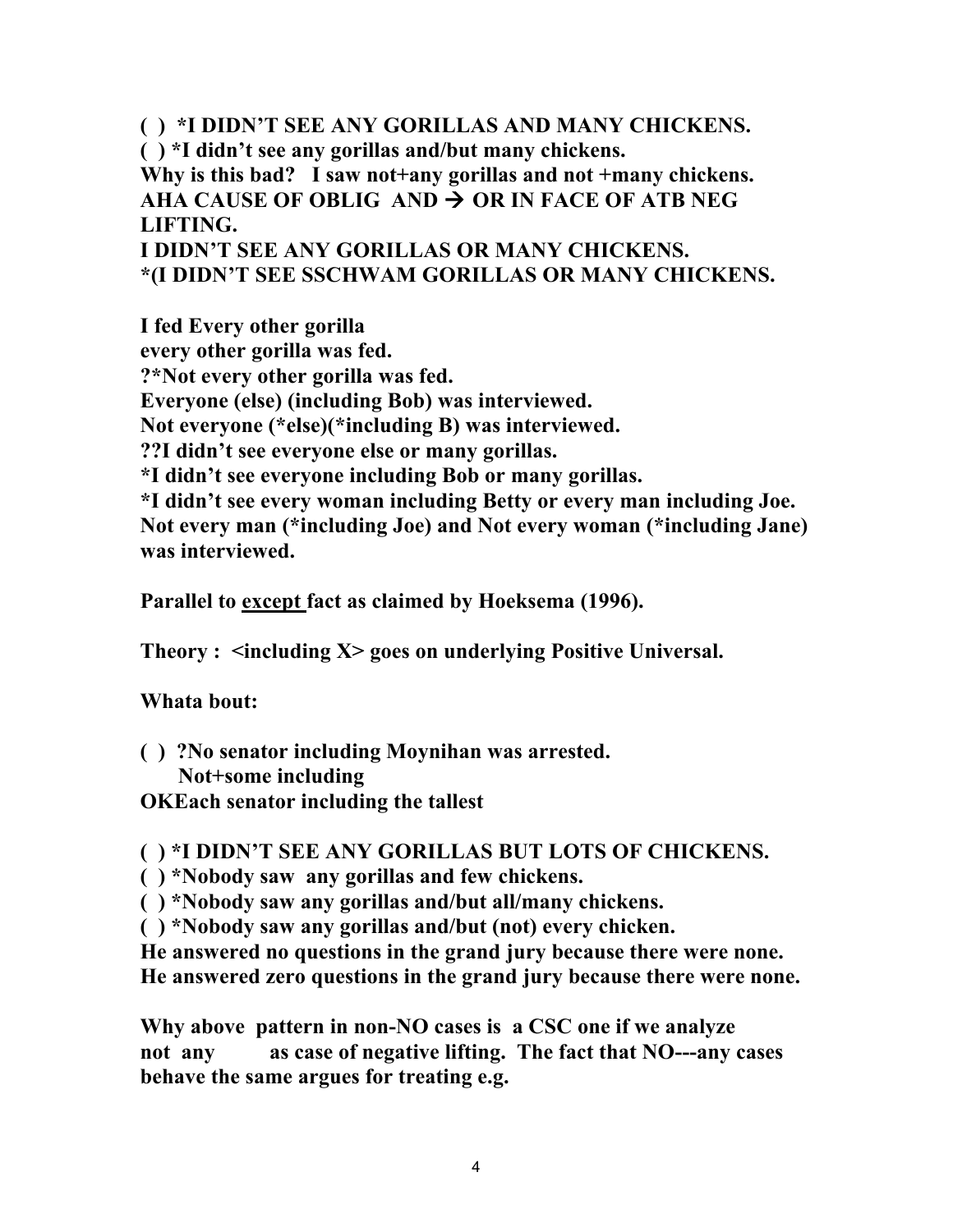**( ) Nobody saw any gorillas**

**as:**

**( ) Nobody did NOT see NOT -any gorillas**

**If this is true of other languages, difference between Neg Concord and not could link to difference between when double NOT vanishing vs. single not and when a no NP can be under scope of surface negative.**

**Nobody saw Nothing ==non standard Nobody saw Nothing Nobody didn't see nothing**

**Italian Nobody telephoned It not telephoned nobody. John not saw nobody.**

**with same negative lifting followed by a double NOT vanishing.**

**Not everybody did NOT see NOT -any gorillas. Not everybody saw any gorillas.**

**Not everybody said squat. Joe didn't say squat. Nosquat.**

**Nobody said squat. = Nobody NOT said nosquat. Nobody NOT NOT said squat.**

**Principle No—is double neg deleter**

 **Not every isn't. can we go further and say that only an anti-additive thing is a double neg deleter. Doubtful..think yYET**

**\*Only Mike saw any women but no men. \*Only Mike saw any women and many/every men/some men**

**Most guys who met some/\*any sluts and wanted to do the same thing again**

**If you once/?ever bungee jump, you will want to do the same thing again.**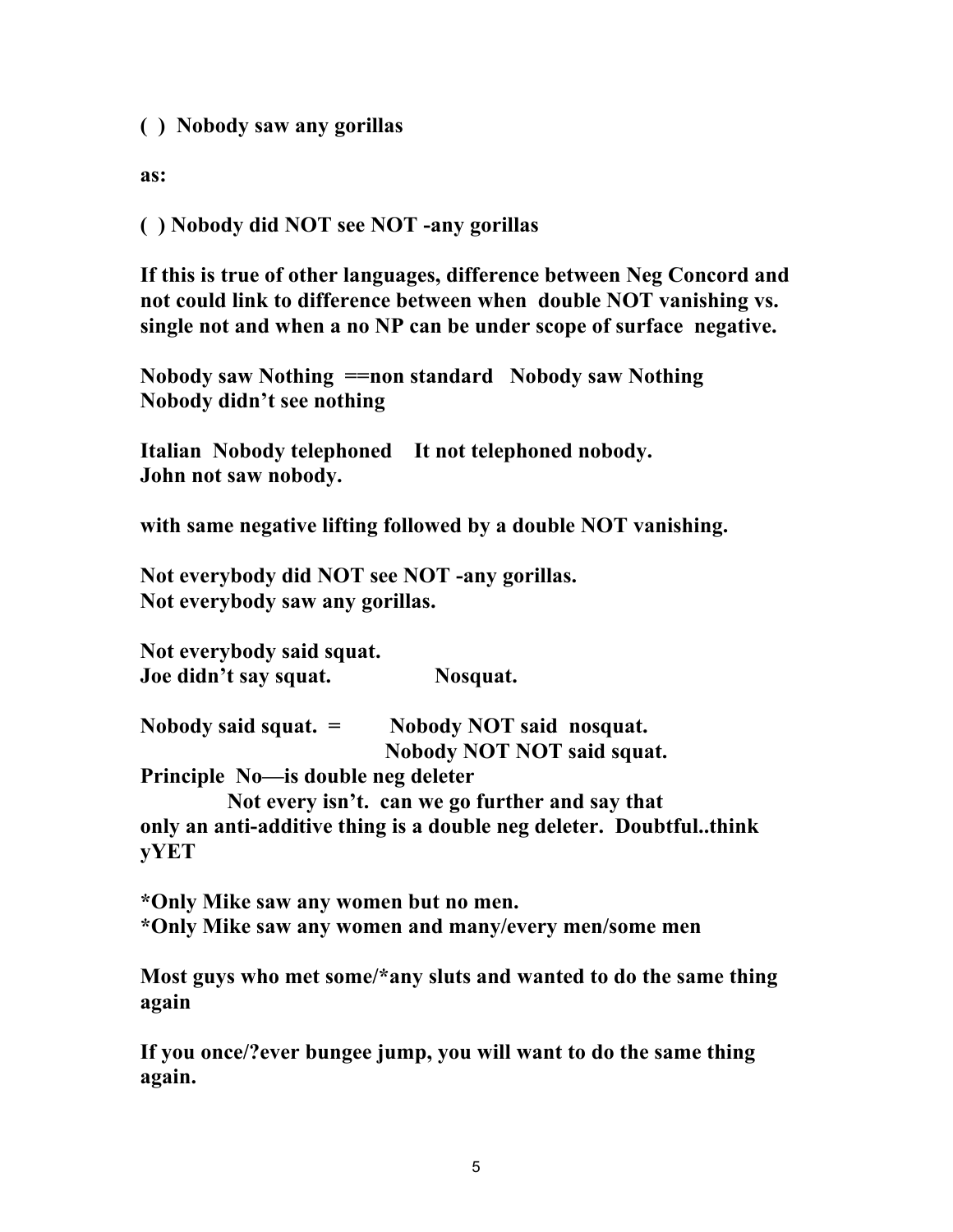**I can't sing except in Paris except in a high voice**

**\*If any men and/but few women are arrested,**

**\*If any men and/but many women are arrested**

**\*If every man and/but any woman are arrested,** 

**\*They are too disciplined to arrest any men and many women.**

**They are too disciplined to arrest any men and/or any women.**

**\*No men or some women sang**

**No men or few women sang**

**\*No men or only bob sang.**

**No men or No women Not every man or not every woman can sing.**

**<Not (every man or every woman) can sing. = has reading where Not distributes to both every.**

**( ) Few men have left yet. not antiadditive.**

- **( ) \*Only Fred has left yet.**
- **( ) I didn't remember that anyone except Clinton had lied.**
- **( ) I forgot that anyone except Clinton had lied.**

**( ) No one (\*except Clinton) lied, not even Hilary.**

**( ) No one, not even Hilary, (\*except Clinton) lied.**

**Joe was surprised that anyone sang and (that) anyone danced \*either/too.**

**Some man \*if any/in fact every**

**Every man \*if any/\*in fact some/many**

**No man \*if any/\*in fact some/few**

**Not every man \*if any/in fact, none**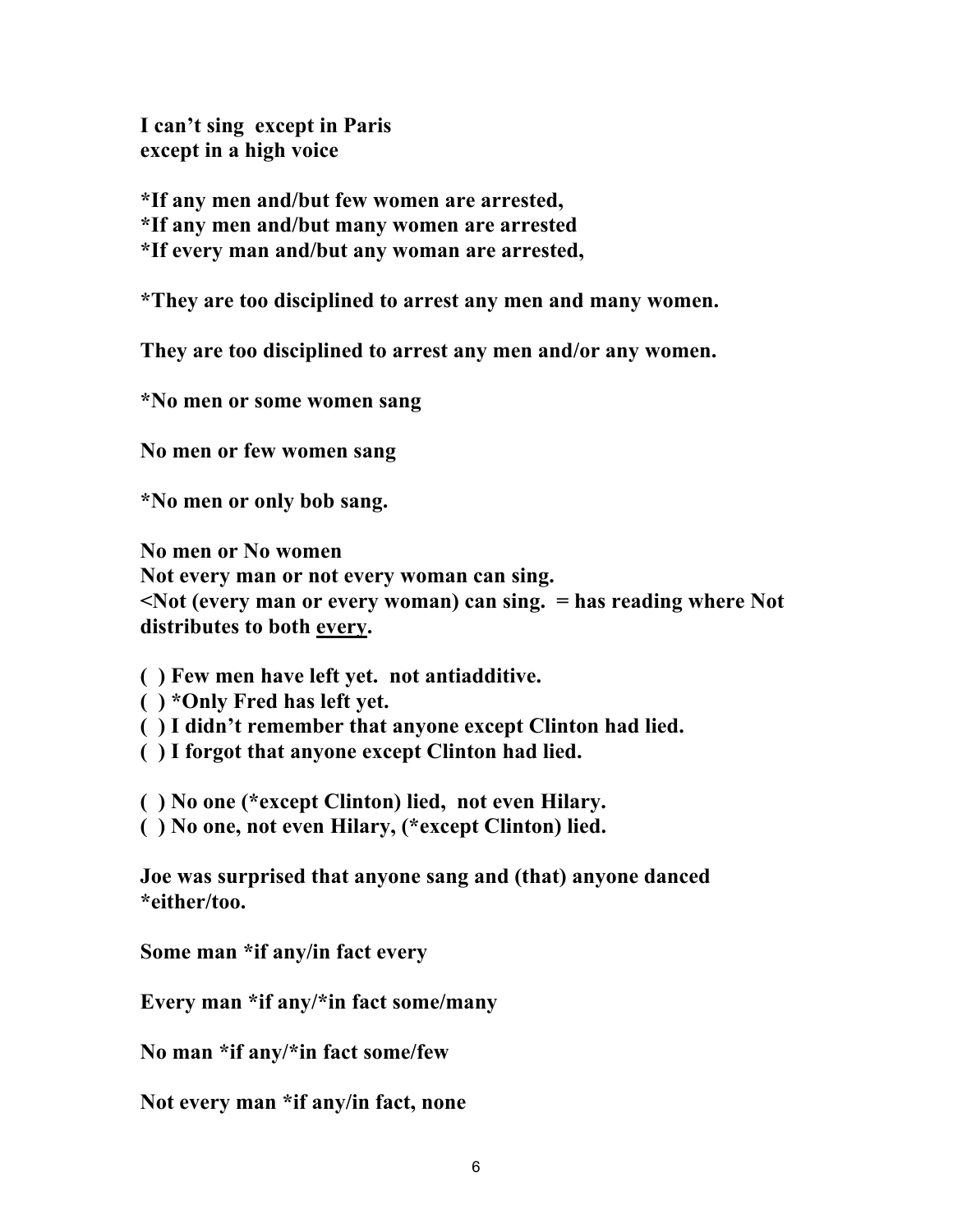**I am surprised that some, in fact every man testified. \*I am surprised that any, in fact every man testified. If some/\*any not to say/not to say every man testified, I am surprised that a (\*in fact every) man testified.**

**If you think you mean anything to her you are \*right. If you think you mean anything but money to her you are wrong.**

**You are wrong to think that anyone but Bob sang. You are wrong to think that anyone but Bob sang loudly.**

**Has exactly entailment property of Nobody but entailment fails for bob, e.g. it implies ..think that anyone sang loudly, but fails for think that Bob sang loudly.**

**Quasi DE.** 

**Neither Bob nor Nora screamed = Not Bob and Not Nora screamed**

**Neither nor indicates phrase internal coordination of negative constituents.**

**(Either) Bob or Nora screamed = Not [(Not Bob and Not Nora] screamed)] either or indicates phrase internal coordination of negative constituents, plus** ATB neg lifting, followed by NOT NOT  $\rightarrow$  Null

**I didn't see (either) any gorilla or every chimp =**

**I saw not any gorilla and not every chimp.**

**I didn't see any gorilla and every chimp. Joe or even Bob could do it.**

**Neither Joe nor even Bob could do it.**

**The men have, all (of them) except Rodney, gone sailing.**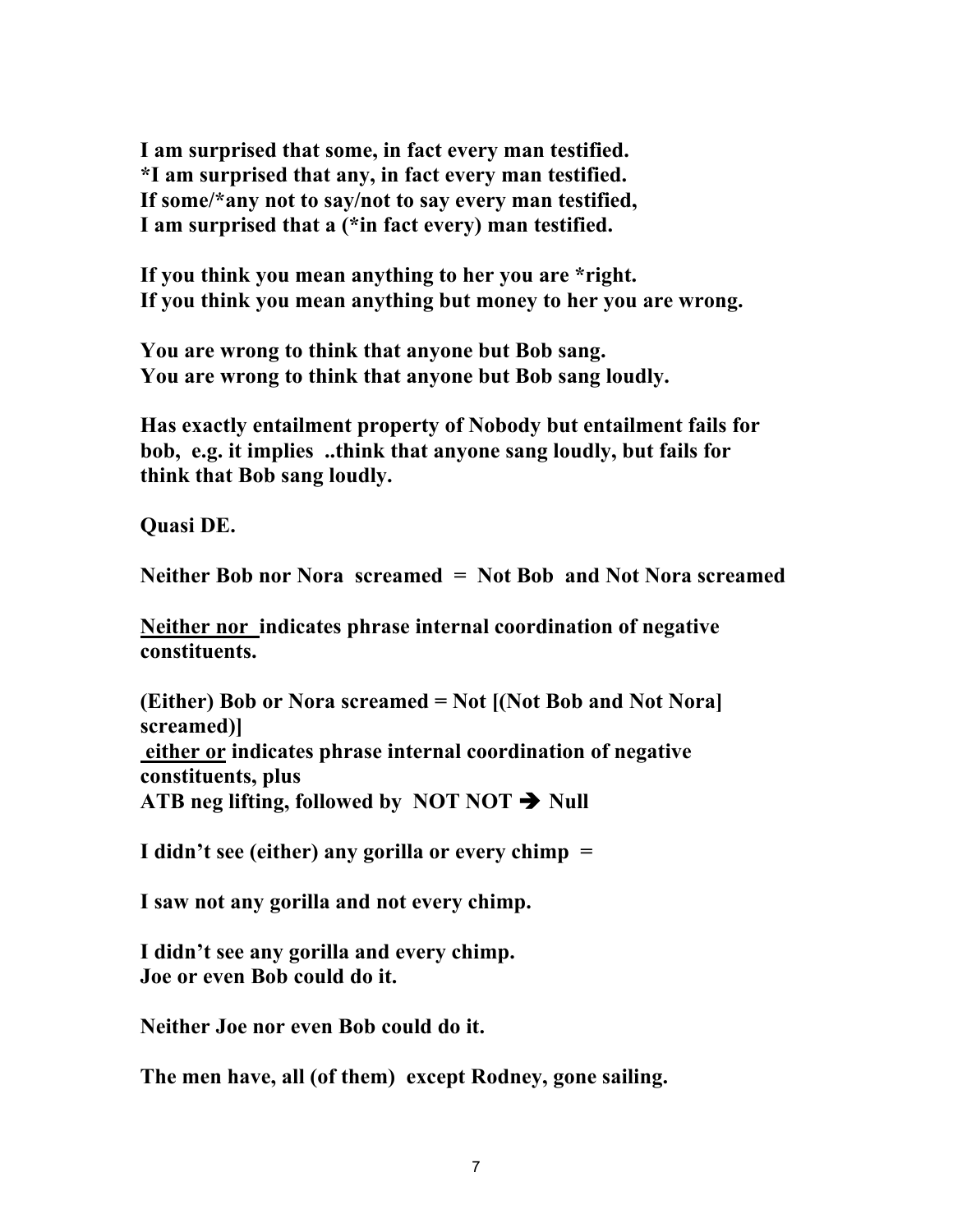**[all of the men except Rodney**

**Neither of those men have ever tried to help me.**

**Those men have neither of them ever tried to help me.**

**Zero or more questions were (\*ever) answered by those students. Zero or more students may care to participate.**

**Zero students long to be martyrs.**

**( )a. \*No students long to be martyrs. B None of our students long to be martyrs.**

**Contrast must link to veridical/refverential aspect of latter e.g.:**

**b. but not a. entails there are some students. Thus long to could be said to require a referential subject, but then 'zero students' must be referential.**

**He answered no questions in the grand jury because there were none. He answered zero questions in the grand jury because there were none.**

**There are no/zero round squares.**

**\*Zero of our students**

**\*Not only you will they arrest. \*Not only you, they will arrest.**

**?Not only you and not only me will they arrest. Suggests following but phrase.**

**?Not only you will they arrest but Bob also.**

**No one asserted that everyone screamed. No one asserted that a woman hated every man including Bob. No one asserted that any woman hated every man including Bob.**

**Not to every man (\*including Bob] did she speak.**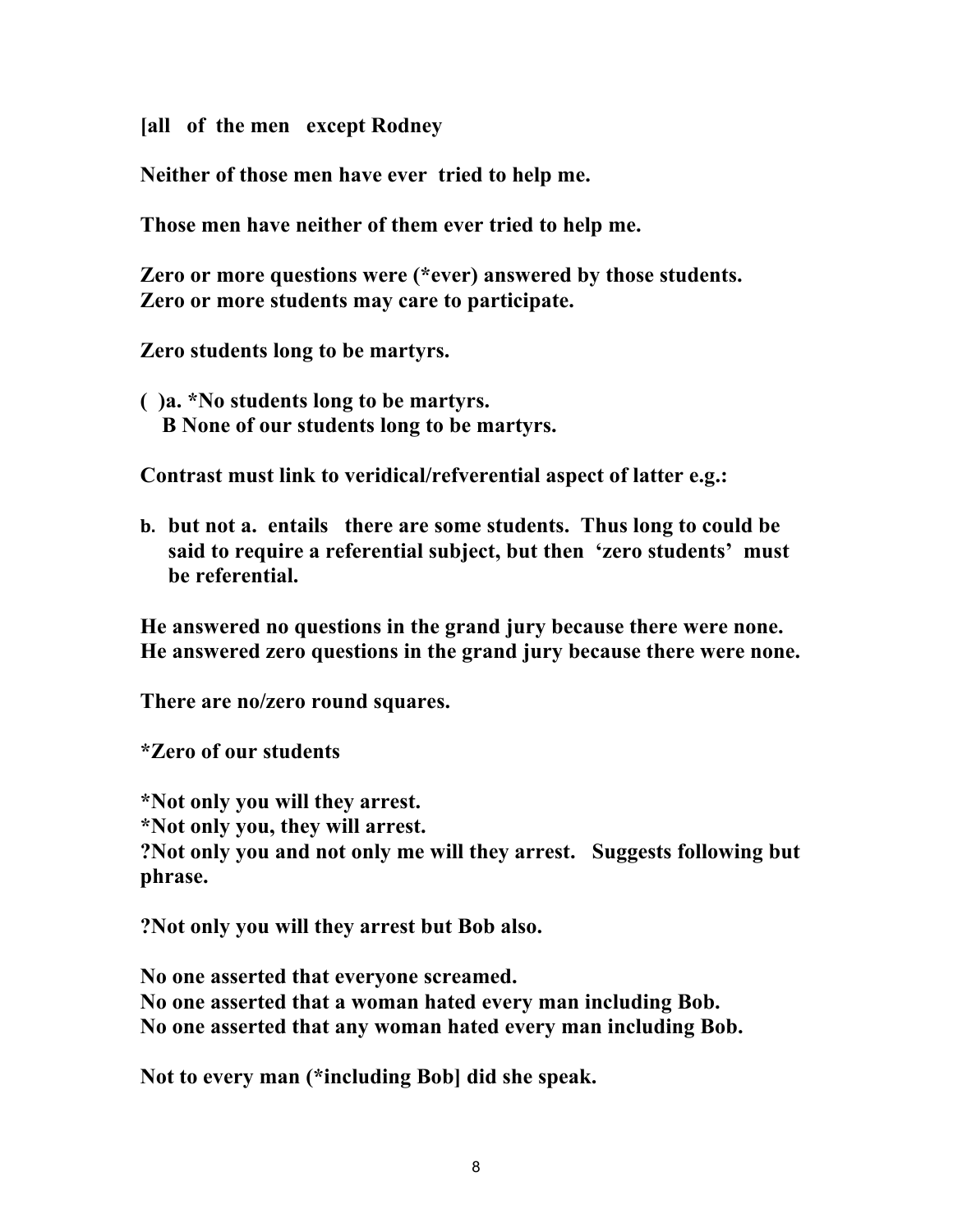**She didn't assert that every man including Bob was rotten.**

**She hated not every man but every cruel man.**

**She hated not every philosopher (\*including Bob] but some linguist. She didn't hate every philosopher (\*including Bob) but some linguist. She hated not every philo. (?\*except Bob] but some linguist. She didn't hate every philo )?\*except Bob] but some linguist. OK She didn't hate every philo. Except You.**

**This last case must be sentence negation, not lifted every negation. \*She didn't hate every philo. Except you but Bob.**

**Every linguist, not excluding/including you, is in danger. Not every linguist, (\*not excludin/including you] is in danger. She hated not every linguist (\*not excluding/including you] but Bob. She didn't hate every linguist (\*not excluding/including you] but Bob.**

**She hated either every linguist (not) including/not excluding you or every philo.**

**She hated neither every linguist (\*(not) including you) nor every philo.**

**Principle: inclusives don't go with logical Not every**

**STUFF THAT ARGUES FOR NEG LIFTING OUT OF CONJOINED NPS exceptives inclusives CONJUNCT COORDINATION CONSTRAINTS.**

**( )A.I SAW EVERY MAN BUT FEW WOMEN. B.\*I DIDN'T SEE EVERY MAN BUT FEW WOMEN. C I SAW NOT EVERY MAN BUT FEW WOMEN. C VIOLATES STANDARD CONDITIONS WHATEVER THEY ARE ON CONJOINING WITH BUT..BUT THEN SO WILL b UNDER NON-atb NEG LIFTING LINKED TO FIRST CONJUNCT RAISING.**

**( )A. He saw the oldest linguist in the world except you. B. \*I am surprised he saw the oldest linguist in the world except you. C He didn't see the oldest linguist in world except you.**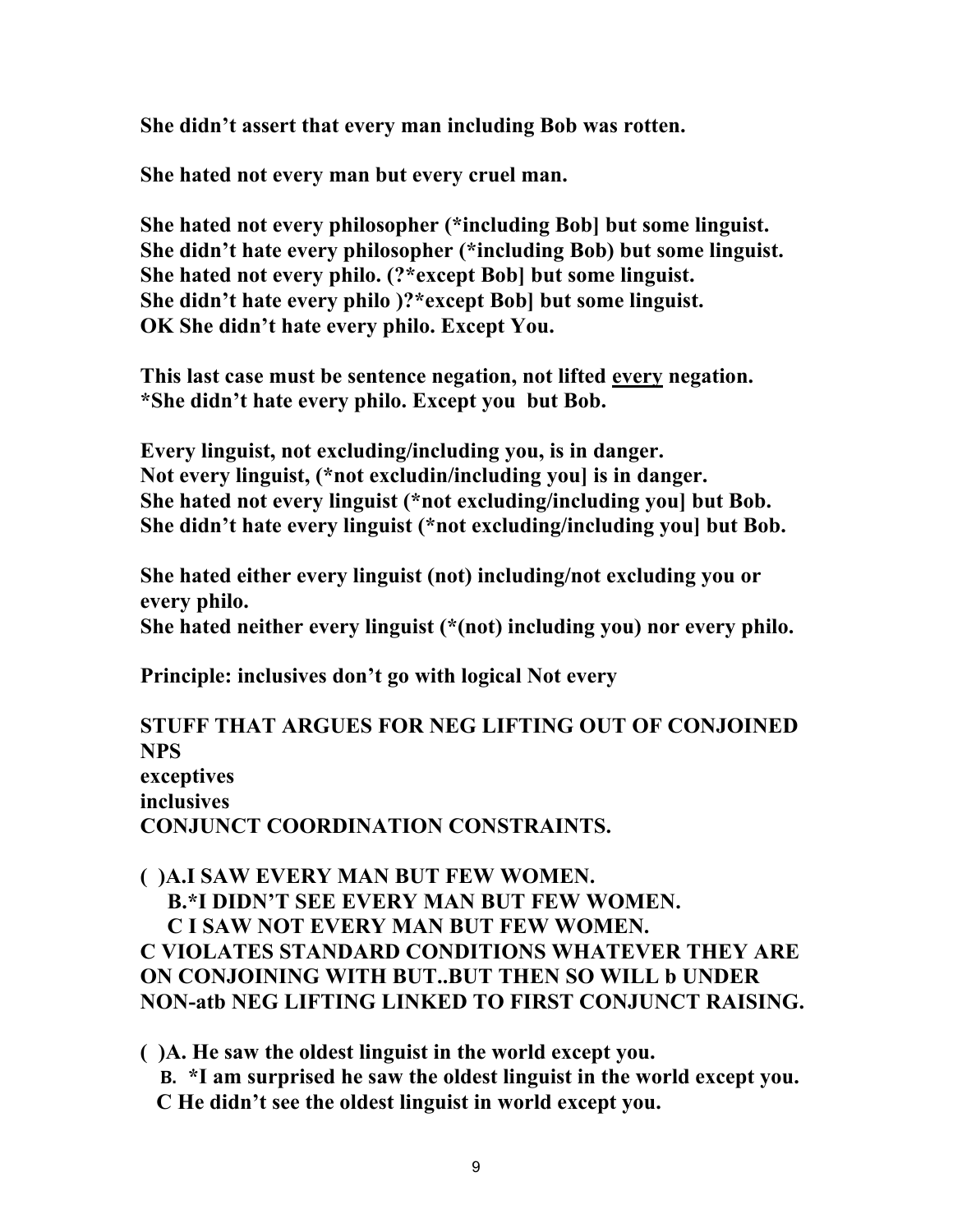**\*No woman saw the oldest linguist in the world except Harry. They believe you to be the oldest linguist in the world except Harry. \*Nobody believes you to be the oldes l. in the w. except Harry. OKNot everyone """"" STILL CLEARER:**

**EXCEPT FOR HARRY, NO ONE BELIEVES YOU TO BE THE OLDEST L. IN THE W. EXCEPT CAN ONLY GO WITH NO ONE. EXCEPT FOR HARRY, I BELIEVE YOU TO BE THE OLDEST L IN THE W.**

**They are too sophisticated to insult every professor. Missing NOT is not linked to every. = NOT possible/NOT fut for x to insult every professor.**

**They are too sophisticated for everyone to dismiss. Missing NOT is not linked to every. = NOT possible for everyone to dismiss x**

**He is too poor to afford everything. Missing NOT** 

**Like He loves everyone.**

**like he loves anyone but himself.**

**like anyone loves everyone = not the case that anyone loves everyone = 'I deny that he loves anyone but himself'**

**He refused to believe that (\*ever) had I seen her. contrast: He did not believe that (ever) had I seen her.**

**He is too cynical to believe that (\*ever) had I dated Madonna.**

**I didn't meet Greta on the top of any mountain**

**\*I met Greta on the top of no mountain.**

**Not on the top of any mountain did I meet Greta.**

**Mike threw in the towel/\*the towel in. \*The towel was thrown in/is hard to throw in. Mike threw in the towel after 3 rounds in Berlin and Lou after 4 rounds in Munich.**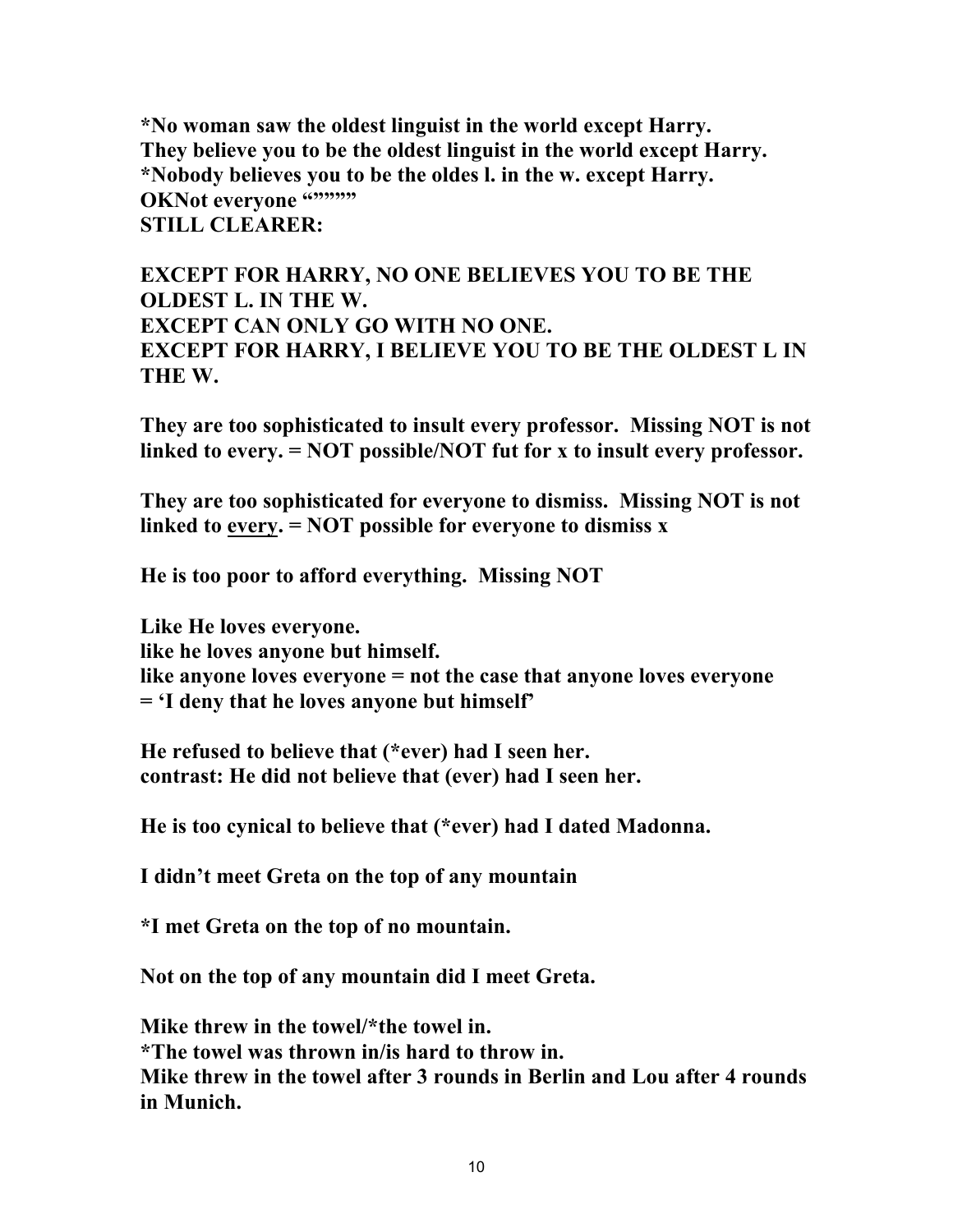**Mike threw in the towel after 3 rounds in B. and after 4 rounds in M.**

**Not after 3 rounds in B but after 4 rounds in M did Mike throw in the towel.**

**Herb rents/ apartments to (and/but) not from --students. \*Herb buys apartments to (and/but) not from –students. Herb obtains apartments from (and/but) not for students**

**Herb rents apartments to students and not from students]**

**To students but not to teachers, Herb might rent apartments. \*To students but not from students, Herb might rent apartments.**

**Herb rents/\*buys apartments to (students) and from students.**

**It is graduate students that Herb rents apartments to .. and from.**

**Herb used to rent/\*buy and he may still rent/\*buy apartments to students but not from students.**

**Herb used to rent apartments and he may still rent apartments to students but not from students.**

**This program may have been produced and probably was produced**

**by students (and) for students.**

**Herb sold to Joan condoms on Friday Herb sold to Joan condoms and on Friday. Herb sold to Joan not condoms and not on Friday. Herb (may have) sold stuff to Joan but 1<not condoms>, 2<not in New**  York>, and 3<not on Friday>.

**Herb sold 1 to Joan Herb sold stuff to Joan 2 Herb sold stuff to Joan 3**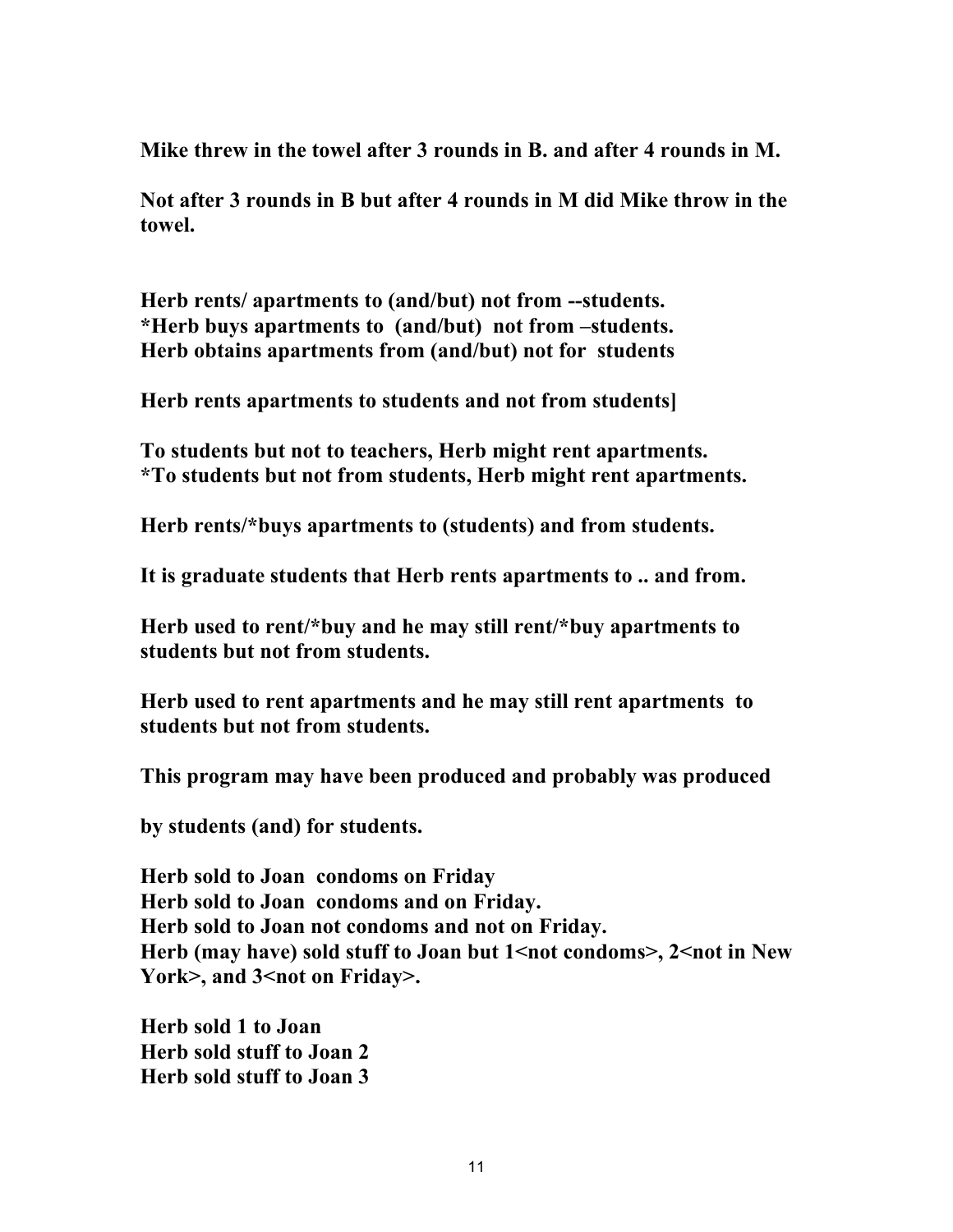**Herb inspires fear/loathing/confidence/disgust/hatred \*Fear is inspired by Herb. \*Fear is hard for wimps to inspire. \*Fear is too strong for a wimp to inspire. \*What Herb felt shortly after inspiring (in Joan) was fear. It was fear that everyone who felt pg wanted to discuss/\*inspire.**

**They pulled the rug out from under him.**

**The rug doesn't easily pull out from under such people/sofas.**

**kill an audience = strongly amuse\kill an evening spend kill a bottle = finish kill sports opponent = defeat badly kill any chance of**  $x =$  **eliminate** 

**The whole weekend was killed in drinking**

**During the vacation several days were killed partying** 

**During the vacation were killed partying several lovely days**

**During the vacation were killed partying several lovely coeds**

**Such coeds/lovely days/strong teams don't kill easily/frequently.**

**\*Long winter evenings don't kill easily.**

**Long poisonous snakes don't kill easily.**

**The yankees defeat sev. wes. teams in a way analogous to x kill y**

**annihilate/destroy/kill/massacre/crush/smash/obliterate**

**\*At that time were killed by the Yankees several highly capable western teams.**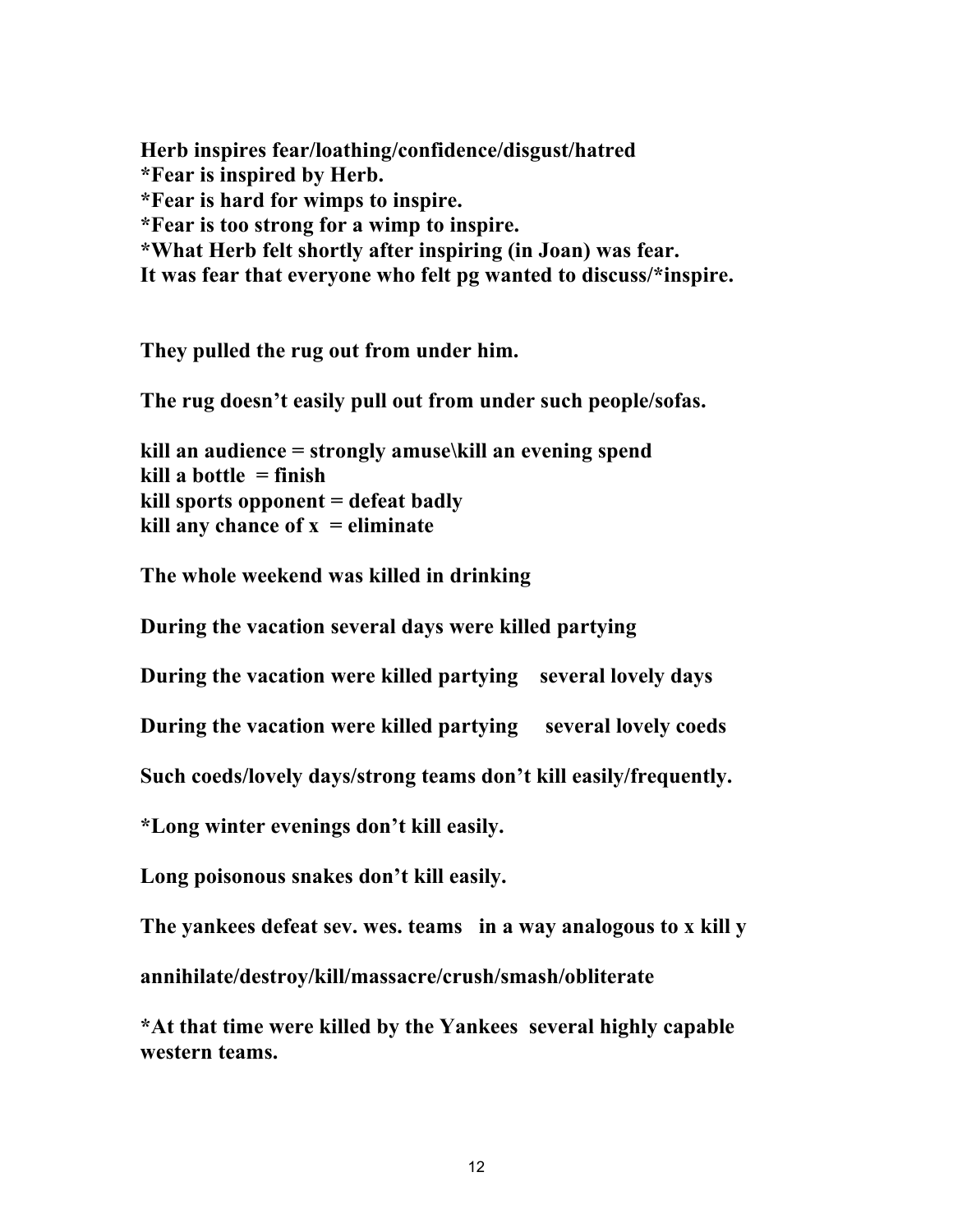**okAt that time were badly beaten by the Yankees several highly capable western teams**

**The doctor really fucked/screw that patient. = had sex/did something rotten.**

**Such patients don't fuck/screw easily. = had sex/\*rotten**

**At that conference were fucked/screwed by doctors several innocent patients.**

**= had sex/?rotten**

**That killed his chances of gettting the job.**

**\*Her chances of getting that job were killed by that/Tom.**

**\*Her chances…were impossible to kill.**

**\*Whose chances of gettting the job did he discuss just before killing**

**At that party several bottles were killed immediately.**

**At that party were immediately killed several old cats/\*bottles.**

**That bottle got killed last night.**

**The train was/\*got blown up to prevent the colonel from reaching the capital.**

**The train was/\*got blown up deliberately.**

**At that conference were fucked by diplomats several secretaries/millions of American workers.**

**added 9/20/2000 I don't believe that every protestor can we interview.**

**not too bad.**